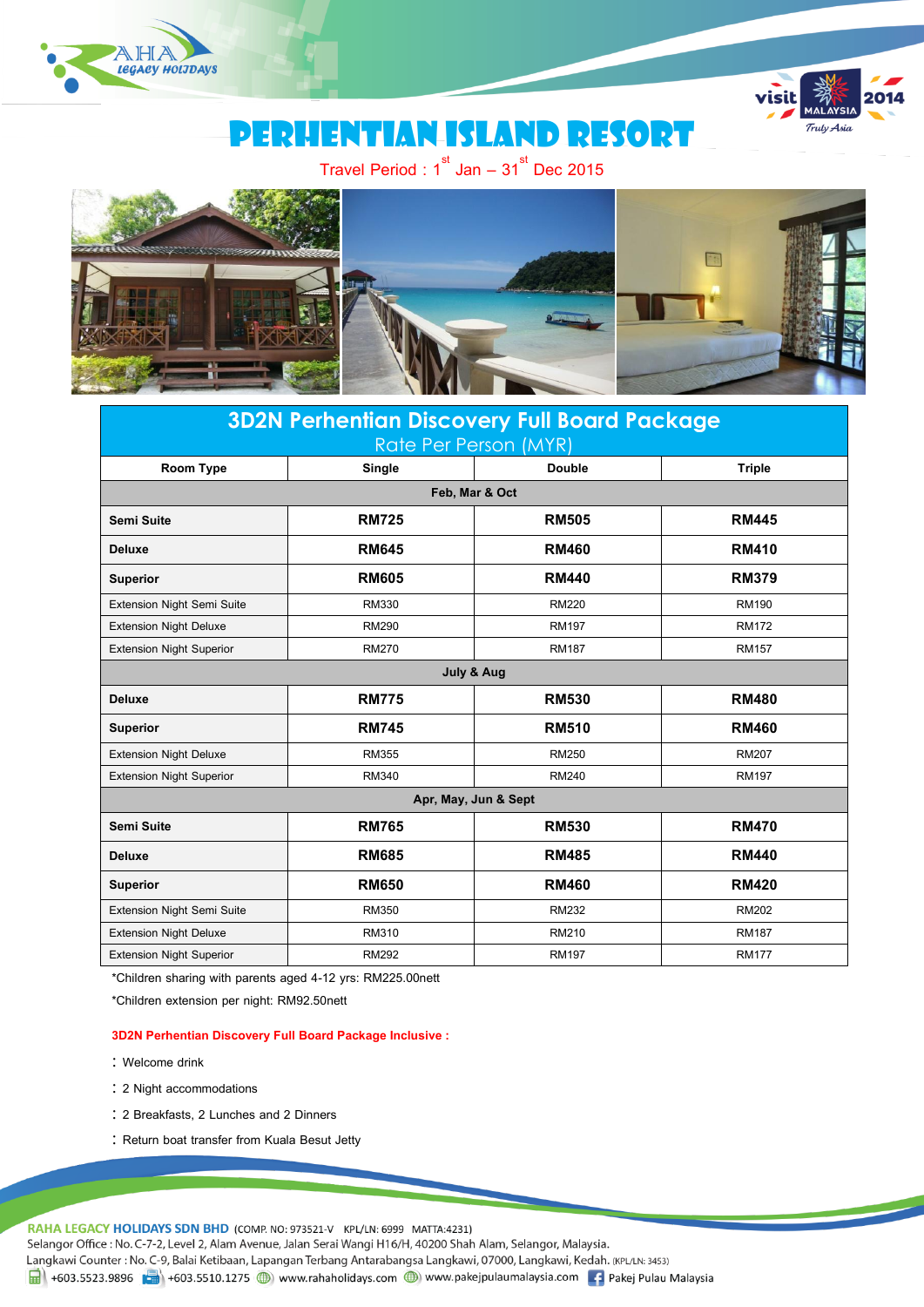



visit

Trulv Asi

\*Children sharing with parents aged 4-12 yrs: RM265.00nett

\*Children extension per night: RM112.50nett

#### **3D2N Perhentian Snorkeling Full Board Package Inclusive :**

- : Welcome drink
- 2 Night accommodations
- 2 Breakfasts
- 2 Lunches
- 2 Dinners
- 2 Snorkeling trip inclusive of snorkeling gears
- : Return boat transfer from Kuala Besut Jetty

RAHA LEGACY HOLIDAYS SDN BHD (COMP. NO: 973521-V KPL/LN: 6999 MATTA:4231) Selangor Office : No. C-7-2, Level 2, Alam Avenue, Jalan Serai Wangi H16/H, 40200 Shah Alam, Selangor, Malaysia. Langkawi Counter: No. C-9, Balai Ketibaan, Lapangan Terbang Antarabangsa Langkawi, 07000, Langkawi, Kedah. (KPL/LN: 3453) 1 +603.5523.9896 + +603.5510.1275 (b) www.rahaholidays.com (b) www.pakejpulaumalaysia.com (f) Pakej Pulau Malaysia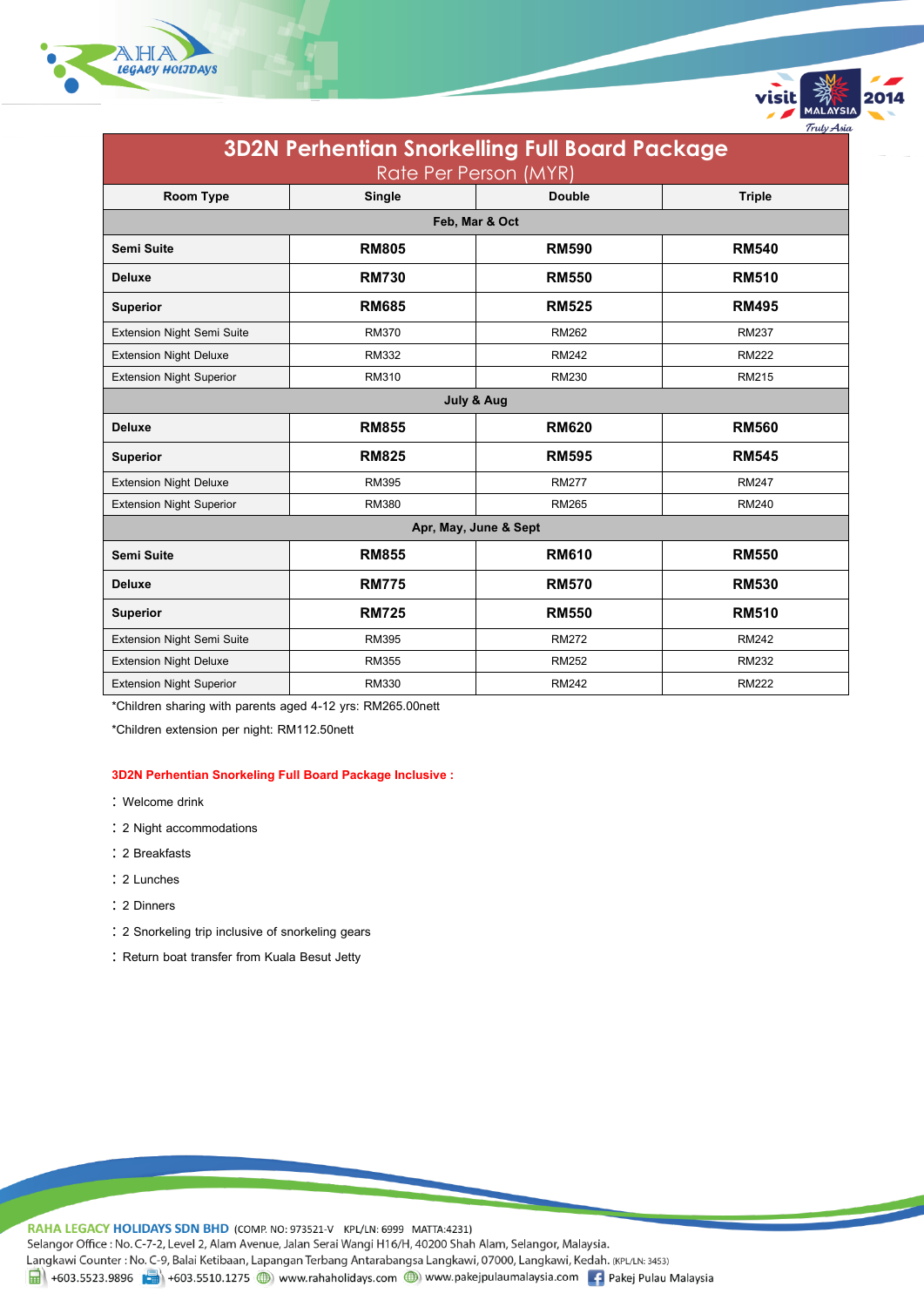

| <b>3D2N Perhentian Diving Half Board Package</b><br>Rate Per Person (MYR) |               |                                |              |  |  |  |  |
|---------------------------------------------------------------------------|---------------|--------------------------------|--------------|--|--|--|--|
| Room Type                                                                 | Single        | <b>Triple</b><br><b>Double</b> |              |  |  |  |  |
| Apr, May, June & Sept                                                     |               |                                |              |  |  |  |  |
| Semi Suite                                                                | <b>RM990</b>  | <b>RM685</b>                   | <b>RM610</b> |  |  |  |  |
| <b>Deluxe</b>                                                             | <b>RM895</b>  | <b>RM655</b>                   | <b>RM595</b> |  |  |  |  |
| <b>Superior</b>                                                           | <b>RM835</b>  | <b>RM630</b>                   | <b>RM570</b> |  |  |  |  |
| Extension Night Semi Suite                                                | RM450         | RM310                          | <b>RM272</b> |  |  |  |  |
| <b>Extension Night Deluxe</b>                                             | <b>RM415</b>  | <b>RM295</b>                   | <b>RM265</b> |  |  |  |  |
| <b>Extension Night Superior</b>                                           | <b>RM385</b>  | <b>RM282</b>                   | <b>RM252</b> |  |  |  |  |
| July & Aug                                                                |               |                                |              |  |  |  |  |
| <b>Deluxe</b>                                                             | <b>RM1055</b> | <b>RM660</b>                   | <b>RM610</b> |  |  |  |  |
| <b>Superior</b>                                                           | <b>RM875</b>  | <b>RM645</b>                   | <b>RM590</b> |  |  |  |  |
| <b>Extension Night Deluxe</b>                                             | RM415         | <b>RM297</b>                   | <b>RM272</b> |  |  |  |  |
| <b>Extension Night Superior</b>                                           | <b>RM405</b>  | <b>RM290</b>                   | <b>RM262</b> |  |  |  |  |

Trulv Asia

### **3D2N Perhentian Diving Half Board Package Inclusive :**

- : Welcome drink
- 2 Night accommodations
- 2 Breakfasts
- 2 Dinners
- 2 Diving with equipments
- : Return boat transfer from Kuala Besut Jetty

| <b>5D4N Open Water Dive Course Half Board Package</b><br>Rate Per Person (MYR) |                         |        |        |  |  |  |
|--------------------------------------------------------------------------------|-------------------------|--------|--------|--|--|--|
| Room                                                                           | Double<br><b>Single</b> |        | Triple |  |  |  |
| Apr, May, June & Sept                                                          |                         |        |        |  |  |  |
| <b>Superior</b>                                                                | RM2325                  | RM1985 | RM1885 |  |  |  |
| July & August                                                                  |                         |        |        |  |  |  |
| <b>Superior</b>                                                                | RM2085                  | RM1805 | RM1715 |  |  |  |

#### **5D4N Open Water Dive Course Half Board Package Inclusive :**

- : Welcome drink
- 4 Night accommodations
- : 4 Breakfasts
- : 4 Dinners
- 4 Days Open Water Dive Course
- : Return boat transfer from Kuala Besut Jetty

RAHA LEGACY HOLIDAYS SDN BHD (COMP. NO: 973521-V KPL/LN: 6999 MATTA:4231)

Selangor Office : No. C-7-2, Level 2, Alam Avenue, Jalan Serai Wangi H16/H, 40200 Shah Alam, Selangor, Malaysia.

Langkawi Counter: No. C-9, Balai Ketibaan, Lapangan Terbang Antarabangsa Langkawi, 07000, Langkawi, Kedah. (KPL/LN: 3453)

1 +603.5523.9896 +603.5510.1275 (b) www.rahaholidays.com (b) www.pakejpulaumalaysia.com + Pakej Pulau Malaysia